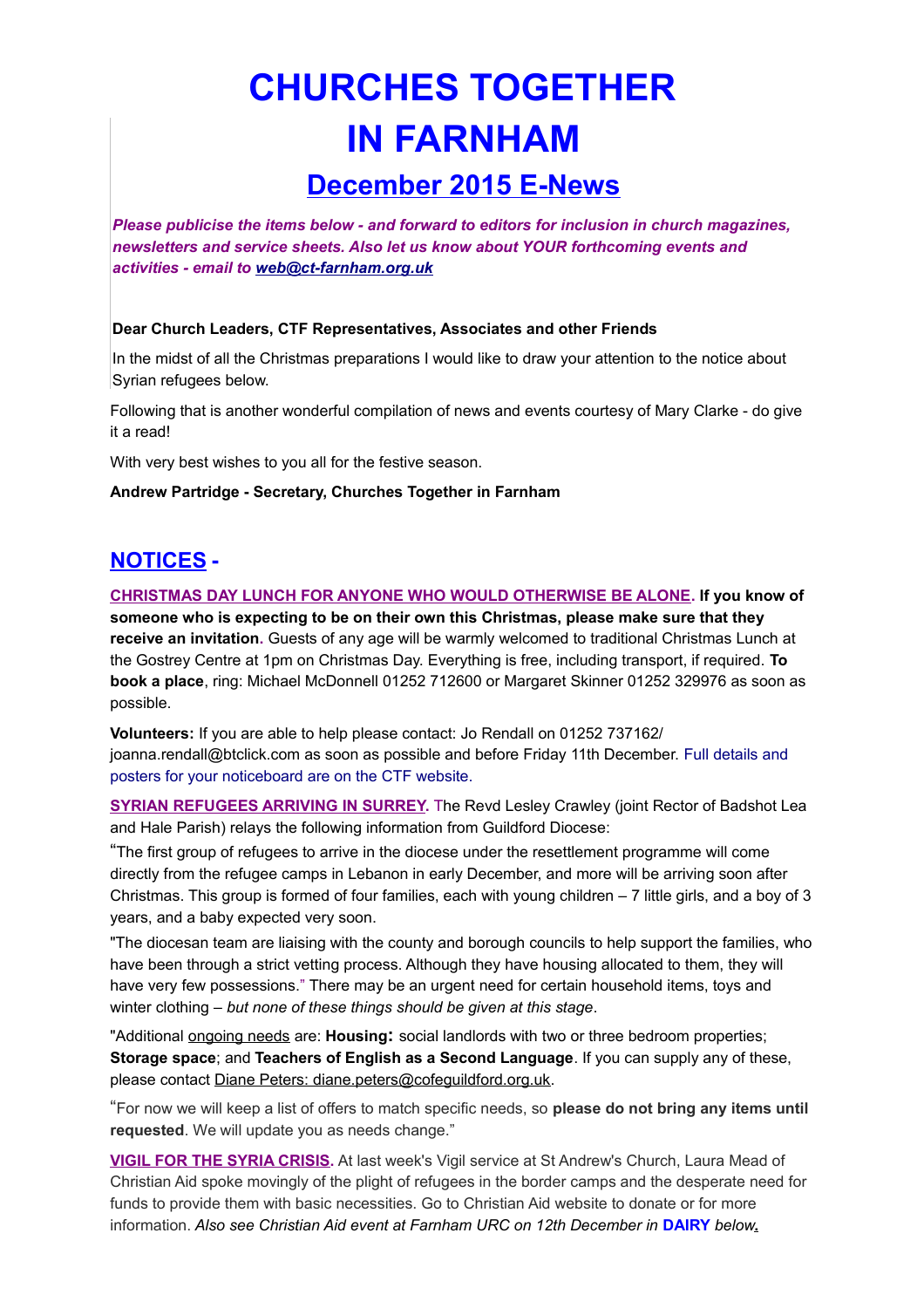**TWO FAITHS TO SHARE MESSAGE OF PEACE.** Local Muslims and Christians will speak about peace in their respective religions and pray for peace at Farnham United Reformed Church on 10th December. *See details in* **DIARY** *below*.

**ADVENT JOURNEY FOR 'KNITIVITY' SET.** Needles have been clicking apace across Badshot Lea and Hale as a host of knitters created the parish's first ever 'Knitivity' set. Now Mary and Joseph, kings, shepherds and a multitude of sheep, forming this special knitted Nativity set, are touring homes, offices, schools and shops throughout the parish. They are staying at a different home each night of Advent, and at each of these homes one sheep is left behind - until finally the whole set will be reunited at services at St John's, St George's and St Mark's on Christmas Day.

**UNITED SERVICE FOR THE WEEK OF PRAYER FOR CHRISTIAN UNITY. A reminder that the 2016 Unity Service will be held at St Joan of Arc's Church by kind invitation of the Revd Fr Niven Richardson on Sunday 24th January.** Please put the date in your 2016 diary and encourage everyone in your congregation to attend. There will also be daily ecumenical prayer meetings throughout Unity Week - 18th to 25th January. The 2016 theme is 'Salt of the Earth' and stems from the Christian churches of Latvia. More details in January E-News.

**'SPIRITUAL BUT NOT RELIGIOUS BOOK CLUB'.** – After the first meeting, thoroughly enjoyed by those who came, the club will be meeting again at The Rectory, 25 Upper Hale Road, Hale on 21st January to discuss ["The Year of Magical Thinking](http://www.amazon.co.uk/Year-Magical-Thinking-Joan-Didion/dp/0007216858/ref=sr_1_1?s=books&ie=UTF8&qid=1447420251&sr=1-1&keywords=the+year+of+magical+thinking)*"* by Joan Didion.

### **DIARY - Some special events in the next few weeks. Go to the CTF website [www.churchestogether.org/farnham](http://www.churchestogether.org/farnham) for more details of these and other church events, including posters to download for your noticeboard.**

**Wednesday 2nd till Sunday 6th December - St Andrew's Church, Farnham – Christmas Tree Festival** *–* exciting display by more than than 60 exhibitors – traditional and modern designs, trees small and big, in many colours - music throughout the day and refreshments available – entrance free. Opening times – Wednesday, Friday and Saturday 9.30am till 5pm; Thursday 9.30am till 7pm; Sunday 12 noon till 5pm.

**Saturday 5th December – St Thomas-on The Bourne Church – 10am till 12.30pm – Christmas Market for Phyllis Tuckwell Hospice.** £3 entrance includes refreshments.

**Saturday 5th December – 7.30pm – St Mark 's Church, Upper Hale - Farnham Town Crier Jonathan Jones' dramatised reading of Dickens' 'A Christmas Carol' to help save 'Emily' the pipe organ.** Admission free with retiring collection for 'Emily' fund. Named after her benefactor, Emily Mangles, 'Emily' is a beautiful Edwardian pipe organ but, at just over 100 years old, she is in need of a complete overhaul.

**Sunday 6th December** *–* **3pm – Farnham Methodist Church (note change of venue) – Vivaldi Singers Celebrate the Glory of Christmas** *–* a feast of traditional and contemporary Christmas music. Tickets available from Vivaldi Singers website or on the door: adults £10; under 16s £5; under 5s free.

**Monday 7th December – 3pm – Farnham Baptist Church - Farnham ASSIST Christmas Carol Service -** with tea, coffee and mince pies after the service. Everyone welcome. Phil Sweeting, Assistant Minister of Farnham Baptist Church will be speaking during the service which will be attended by Farnham Town Mayor, Cllr Pat Frost.

**Wednesday 9th December - 7.30pm - St Thomas on the Bourne Church** - **Voices Together and the Basingstoke Hospital Male Voice Choir.** No tickets but a retiring collection for Farnham ASSIST.

**Thursday 10th December – 8pm – Farnham United Reformed Church** - **Love for All - Hatred for None.** An event where representatives of the Muslim and Christian faiths will explain the traditions of peace and love at the heart of both faiths, and will each offer prayers for peace in the light of recent events. Dr Rizwan Ullah Khan, President of the Ahmadiyya Muslim Association UK (Islamabad branch) and The Revd Michael Hopkins, Minister of Farnham and Elstead United Reformed Churches. *We offer an open invitation to people of all faiths and none.*